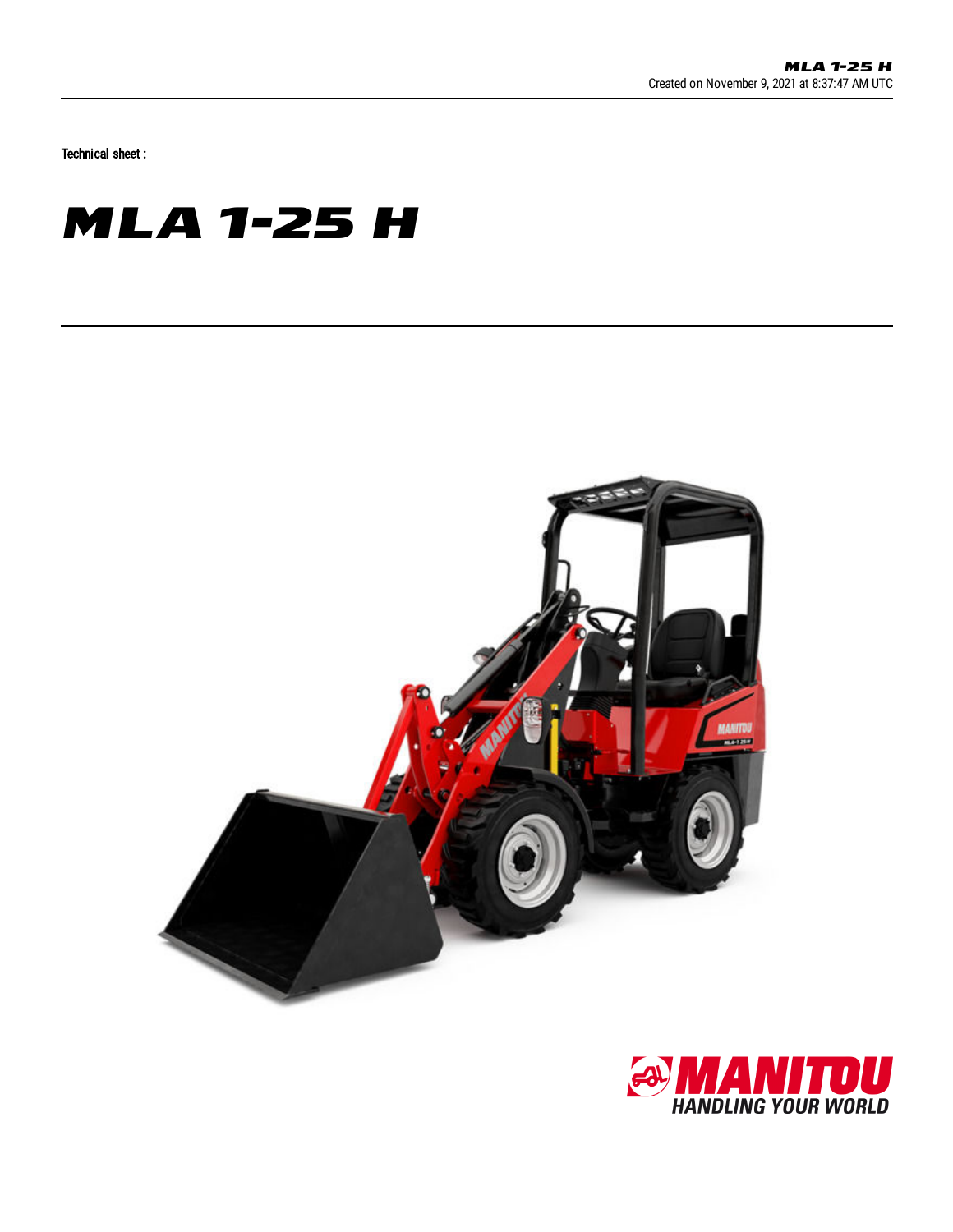| <b>Capacities</b>                                                |                | <b>Metric</b>                                   |  |
|------------------------------------------------------------------|----------------|-------------------------------------------------|--|
| Static tipping load with bucket (straight)                       |                | 875 kg                                          |  |
| Static tipping load with bucket (full turn)                      |                | 702 kg                                          |  |
| Static tipping load with forks (straight)                        |                | 666 kg                                          |  |
| Static tipping load with forks (full turn)                       |                | 523 kg                                          |  |
| Max. height of bucket pivot point                                | h35            | 2.71 m                                          |  |
| Max. lifting height (below forks)                                | h3             | 2.50 m                                          |  |
| Breakout force with bucket                                       |                | 1080 daN                                        |  |
| <b>Weight and dimensions</b>                                     |                |                                                 |  |
| Unladen weight (with forks) with 4-post canopy                   |                | 1744 kg                                         |  |
| Ground clearance                                                 | m4             | 0.19 <sub>m</sub>                               |  |
| Overall length to carriage (without hitch)                       | 13             | 2.74 m                                          |  |
| Wheelbase                                                        | y              | 1.35 mm                                         |  |
| Overall width of 4 posts canopy                                  | b22            | 0.79 m                                          |  |
| Overall width (over tyres)                                       | b <sub>1</sub> | 0.86 <sub>m</sub>                               |  |
| Overall height with 4 posts canopy                               | h38            | 2.19 m                                          |  |
| Tilt-up angle                                                    | a4             | 40 $^{\circ}$                                   |  |
| Tilt-down angle                                                  | a <sub>5</sub> | 45 $^{\circ}$                                   |  |
| External turning radius (over tyres)                             | Wa1            | 2.10 m                                          |  |
| Articulation angle                                               |                | 45°                                             |  |
| Standard tyres                                                   |                | Mitas - As Farmer - 7 00 12                     |  |
| <b>Engine</b>                                                    |                |                                                 |  |
| Engine brand                                                     |                | Yanmar                                          |  |
| Environmental norm                                               |                | Stage 3A                                        |  |
| Engine model                                                     |                | 3TNV76                                          |  |
| Number of cylinders / Capacity of cylinders                      |                | $3 - 1100$ cm <sup>3</sup>                      |  |
| I.C. Engine power rating / Power (kW)                            |                | 24.33 Hp / 18 kW                                |  |
| Max. torque / Engine rotation                                    |                | 65.60 Nm / 1800 rpm                             |  |
| Engine cooling system                                            |                | 2 radiators water + hydraulic oil               |  |
| <b>Transmission</b>                                              |                |                                                 |  |
| Transmission type                                                |                | Hydrostatic                                     |  |
| Number of gears (forward / reverse)                              |                | 1/1                                             |  |
| Max. travel speed (may vary according to applicable regulations) |                | $13$ km/h                                       |  |
| Differential lock                                                |                | Limited slip differential on front & rear axles |  |
| Parking brake                                                    |                | Manual                                          |  |
| <b>Hydraulics</b>                                                |                |                                                 |  |
| Hydraulic pump type                                              |                | Gear pump                                       |  |
| Hydraulic flow - Pressure                                        |                | 30 l/min / 207 bar                              |  |
| Drive hydraulic system pressure                                  |                | 320 bar                                         |  |
| <b>Tank capacities</b>                                           |                |                                                 |  |
| Hydraulic oil                                                    |                | 341                                             |  |
| Fuel tank                                                        |                | 261                                             |  |
| Noise and vibration                                              |                |                                                 |  |
| Vibration to whole hand/arm                                      |                | $< 2.50$ m/s <sup>2</sup>                       |  |
| <b>Miscellaneous</b>                                             |                |                                                 |  |
| Safety cab homologation                                          |                | ROPS - FOPS cab (level 1)                       |  |
|                                                                  |                |                                                 |  |

## Options / Finishing

| S: Standard / O: Optional / -: Not available |
|----------------------------------------------|
|----------------------------------------------|

MLA 1-25 H - Created on November 9, 2021 at 8:37:47 AM UTC

|                                           | <b>Essential</b> |
|-------------------------------------------|------------------|
| <b>Lifting function</b>                   |                  |
| Hydraulic attachment locking              | $\Omega$         |
| <b>Operator station</b>                   |                  |
| Adjustable and telescopic steering column | $\mathbf{0}$     |
| Canopy                                    | S                |
| <b>Motorization/Power</b>                 |                  |
| Attachment hydraulic line                 | S                |
| Continuous flow hydraulics                | $\sim$<br>`.     |
| Self cleaning air prefilter               | S                |
| Lighting                                  |                  |
| Complete road lighting                    | $\Omega$         |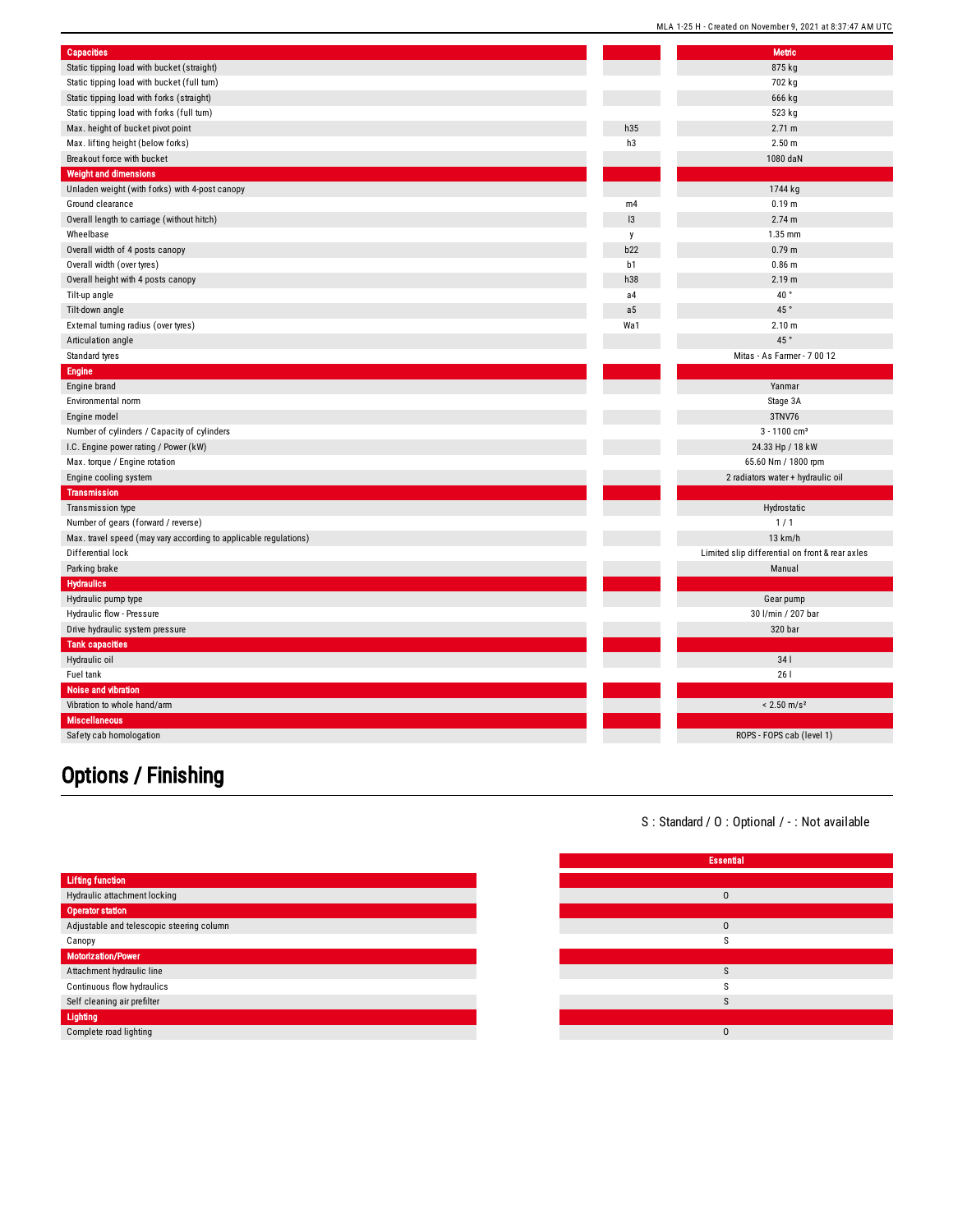## **Dimensional drawing**